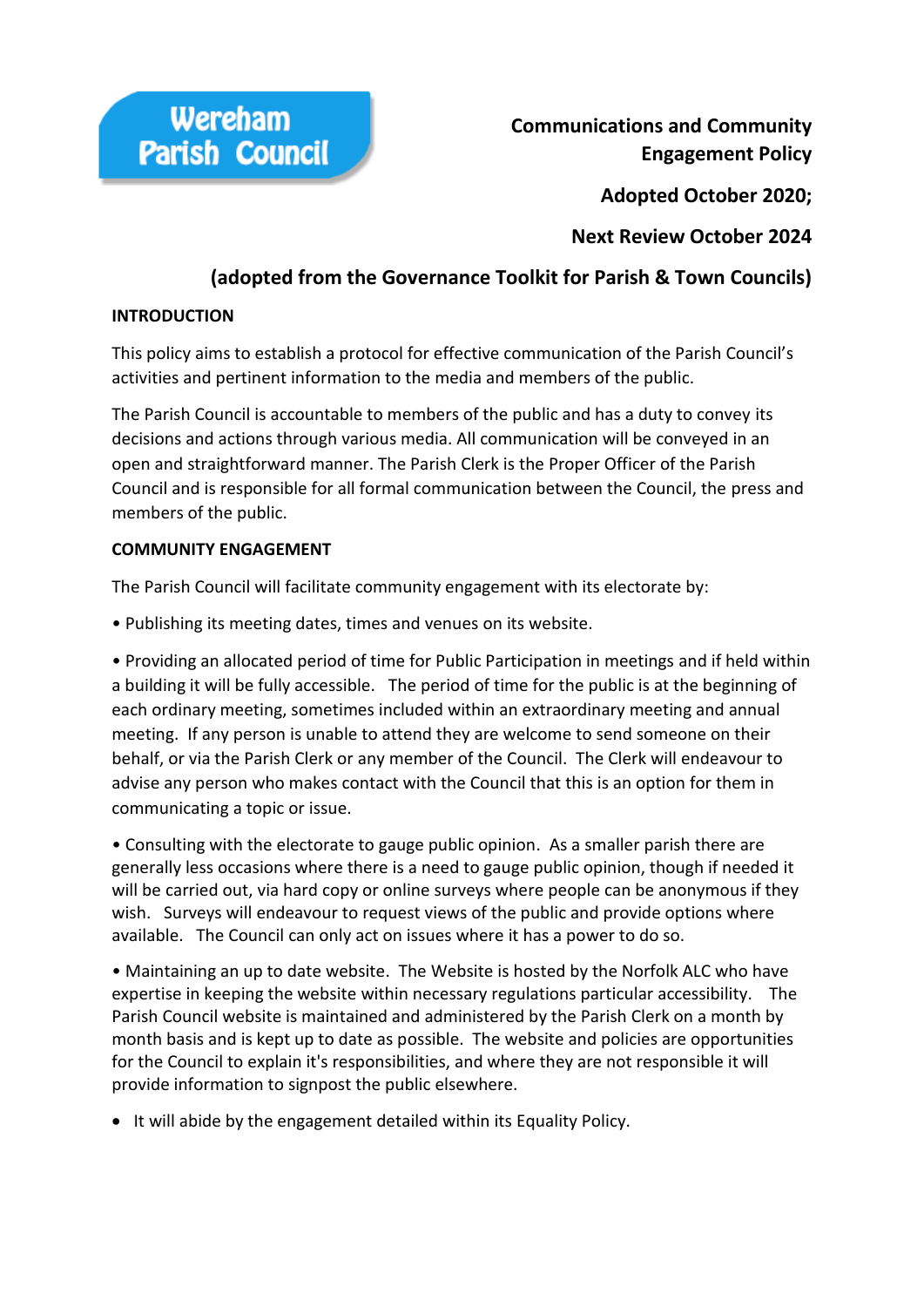# **METHODS OF COMMUNICATION**

The Council will use the following media to communicate its activities:

# ACTIVITY METHOD OF COMMUNICATION RESPONSIBILITY OF THE PARISH CLERK

- Approved minutes: Website
- Draft minutes: Website
- Agendas: Website / Noticeboards
- Council Policies/Procedures: Website
- Annual External Audit: Website
- Adopted Annual Accounts: Website
- Councillor vacancies: Website / Noticeboards / Local Magazine
- Financial information: Website

### **CONTINUAL IMPROVEMENT OF COMMUNICATIONS**

The Council will review that it has sufficiently covered requirements of communicating with as many different groups within the community as possible. As a result an action plan will be put in place to address identified gaps. Any new methods of communication would be trialled before putting in place permanently and this would be stated. As part of a review residents might be surveyed to see if they are clear on how they can communicate with the Council and the benefits of doing so.

#### **1. Parish Council Correspondence**

1.1 The point of contact for the Parish Council is the Clerk, and it is to the Clerk that all correspondence for the Parish Council should be addressed. This is because this is the most efficient and consistent way of responding to enquiries in line with the Wereham Parish Council's policies. This is also important to ensure that regulations relating to GDPR (General Data Protection Regulations) is upheld and the Parish Clerk is custodian data processor when receiving correspondence from members of the public.

1.2 The Clerk should deal with all correspondence following a meeting.

1.3 No individual Councillor or Officer should be the sole custodian of any correspondence or information in the name of the Parish Council, a Committee, sub-Committee or working party. Councillors and Officers do not have a right to obtain confidential information/documentation unless they can demonstrate a 'need to know'.

1.4 All official correspondence (e.g. Parish Council responses to Planning Applications) should be sent by the Clerk in the name of the council using council letter headed paper or from the Parish Council's email address. Responses to correspondence received will be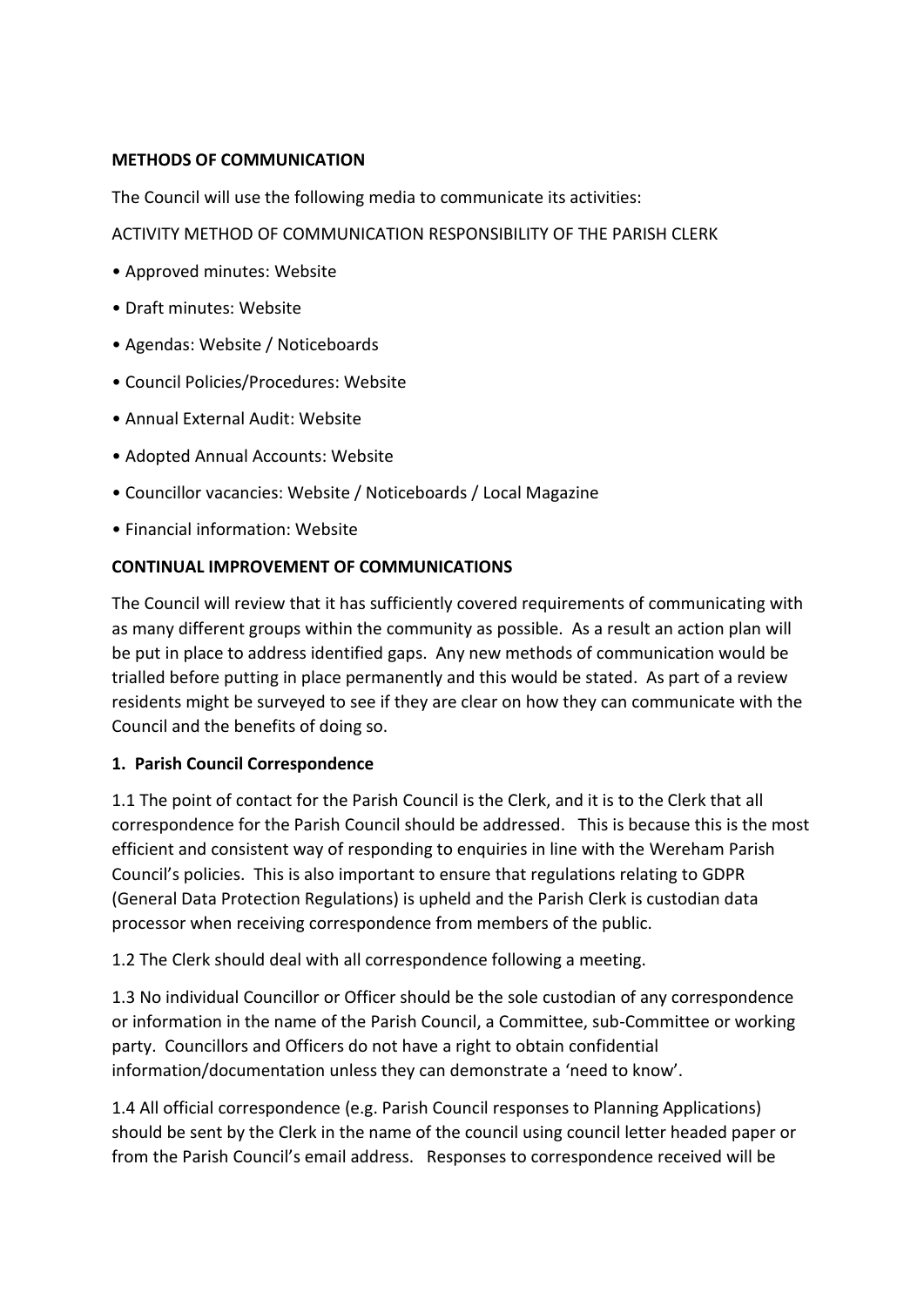given with ten working days of receipt, where possible, if not an acknowledgement will be sent, and the letter will be discussed at the next Parish Council meeting.

NB: Correspondence that includes sensitive information relating to any persons will not be included on Parish Council's agenda and will be dealt with by the Clerk in consultation with the Chair or in their absence the Vice-Chair.

1.5 Where correspondence from the Clerk to a Councillor is copied to another person, the addressee should be made aware that a copy is being forwarded to that other person (e.g. copy to XX).

1.6 Data of individuals such as name, address and email address will be deleted on all emails and communications before they are copied, shared or forwarded by the staff and Councillors in line with GDPR Regulations. Unless it is felt by the Clerk that an individual should be known to Councillors then they will seek permission from the individual to process their data for this purpose. an individual's data will never be shared with the public written or verbally.

1.7. Agendas for Parish Council meetings, Committees, Sub-Committees and Working Parties

(i) Agendas should be clear and concise.

(ii) They should contain sufficient information to enable Councillors to make an informed decision, and for the public to understand what matters are being considered and what decisions are to be taken at a meeting.

(iii) Items for information should be kept to a minimum on an agenda.

(iv) Where the Clerk or a Councillor wishes fellow Councillors to receive matters for "information only", this information will be circulated via the Clerk.

# **PROTOCOL**

1. The Parish Clerk is solely responsible for the preparation of notices of Parish Council meetings, agendas and minutes. These are always checked in draft with the Chair and if required the Vice Chair.

2. The Parish Clerk is responsible for the development and maintenance of the Parish Council's website so that it remains current.

3. All correspondence addressed to the Parish Council will be actioned by the Parish Clerk on behalf of the Parish Council in the local authority's name

4. Agendas for Parish Council meetings will be accompanied with sufficient information to enable Members to make an informed decision.

5. Agendas will be issued electronically so that they are received by Members at least 3 clear days before all meetings of the Parish Council.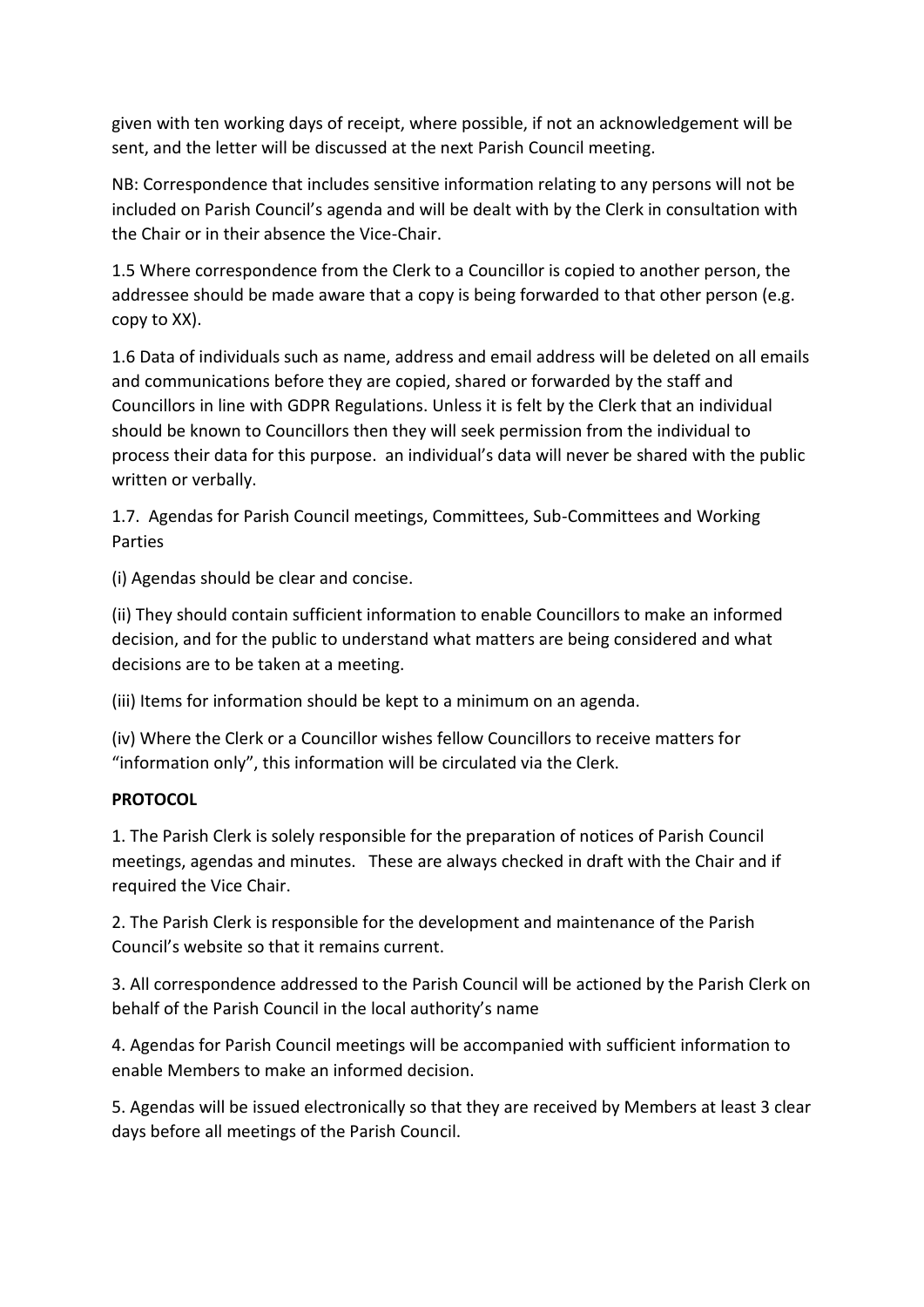6. Agendas and minutes for all meetings of the Council will be published on the Parish Council's website at the next available publishing date after a meeting

7. Other relevant information will be emailed to Members in between meetings.

# **2. Communications with the Press and Public**

2.1 The Clerk will clear all press reports, or comments to the media, with the Chair of the Parish Council or Vice Chair in their absence.

2.2 Press reports from the council, its committees or working parties should be delivered by the Clerk or an officer or via the reporter's own attendance at a meeting.

2.3 Unless a Councillor has been authorised by the Parish Council to speak to the media or with a member of the public on a particular topic, Councillors who are asked for comment by the press or discuss issues with the public, should firstly decline to comment and advise that as per this protocol they will discuss with the Clerk and Chair or Vice Chair in their absence

2.4 Unless a Councillor is certain that he/she is reporting the view of the Parish Council, they must make it clear to members of the public that they are expressing a personal view.

2.5 If Councillors receive a communication that is a complaint from a member of the public, this should be dealt with under the Parish Council's adopted complaints policy and be directed immediately to the Parish Clerk copied to the Chair and Vice Chair. Care should be taken in regard to personal details and the information received if on email should be only forwarded to the Clerk and Chair or Vice Chair and preferably deleted as soon as possible.

2.6 The Parish Council's Aim is to communicate clearly and effectively both within the Parish Council and to the public. Please see appendix 1 for further information.

We will:

- always use the agreed Parish Council style;
- keep sentences short and paragraphs to 3 or 4 sentences;
- use active not passive verbs and sentences;
- use everyday words, avoiding jargon and acronyms;
- keep to plain English;
- always give the Clerk's contact details, e-mail address and website if applicable;
- always use the correct name of the Parish Council;
- Use standard templates for letters, reports and official publications.

• Address all correspondence being from the Wereham Parish Council in any form sent so it is clear that responses from the Parish Council never reflect personal views. The response would have been cleared with the Chair or Vice Chair in their absence, and the whole Wereham Parish Council depending on what is appropriate.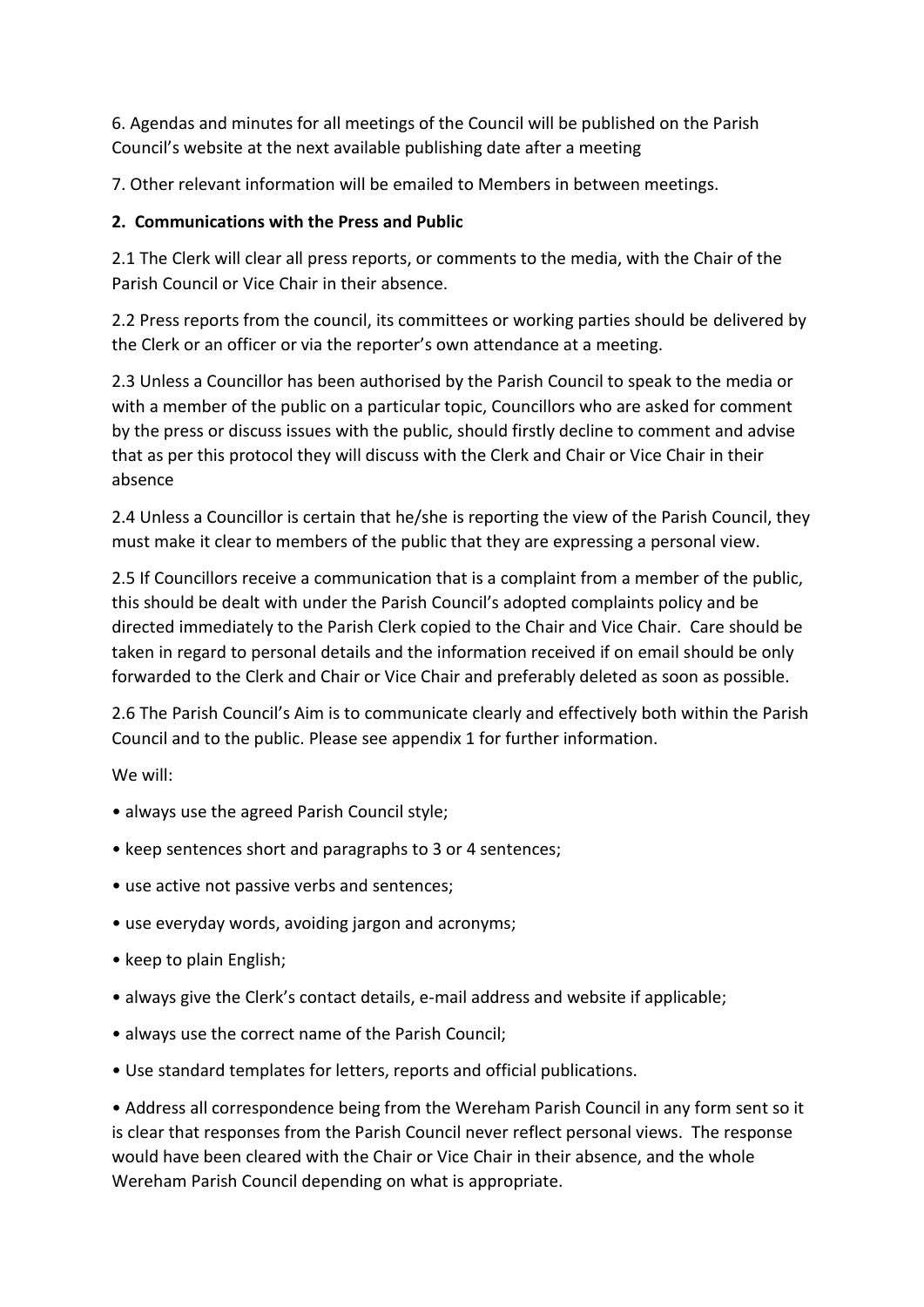2.7. Communications received from the public will be communicated to all Parish Councillors preferably by email. The Clerk in consultation with the Chair will decide how best to take any matter forward and, if appropriate, to place on the agenda. Members of the public will be informed, via the parish Clerk, as to how their communication will be dealt with. The matter may be formally referred to a Committee, be placed on the agenda of the next meeting, responded to by the Clerk, or simply noted. There is no discussion at a Parish Council meeting on a matter for which there has been no prior notice. However, the Parish Council has arrangements for public questions, comments or representations in "Public Participation". This is limited to three minutes per person (unless agreed otherwise).

2.8 The Council engages with various different groups in the community and will ensure that methods of communication is keeping with the needs of those groups. Groups it might consider would be teenagers; isolated people; older people; parents' school children (primary and high school); church; young people; working with no family and disabled people and those who have had no contact or knowledge of the Council's work.